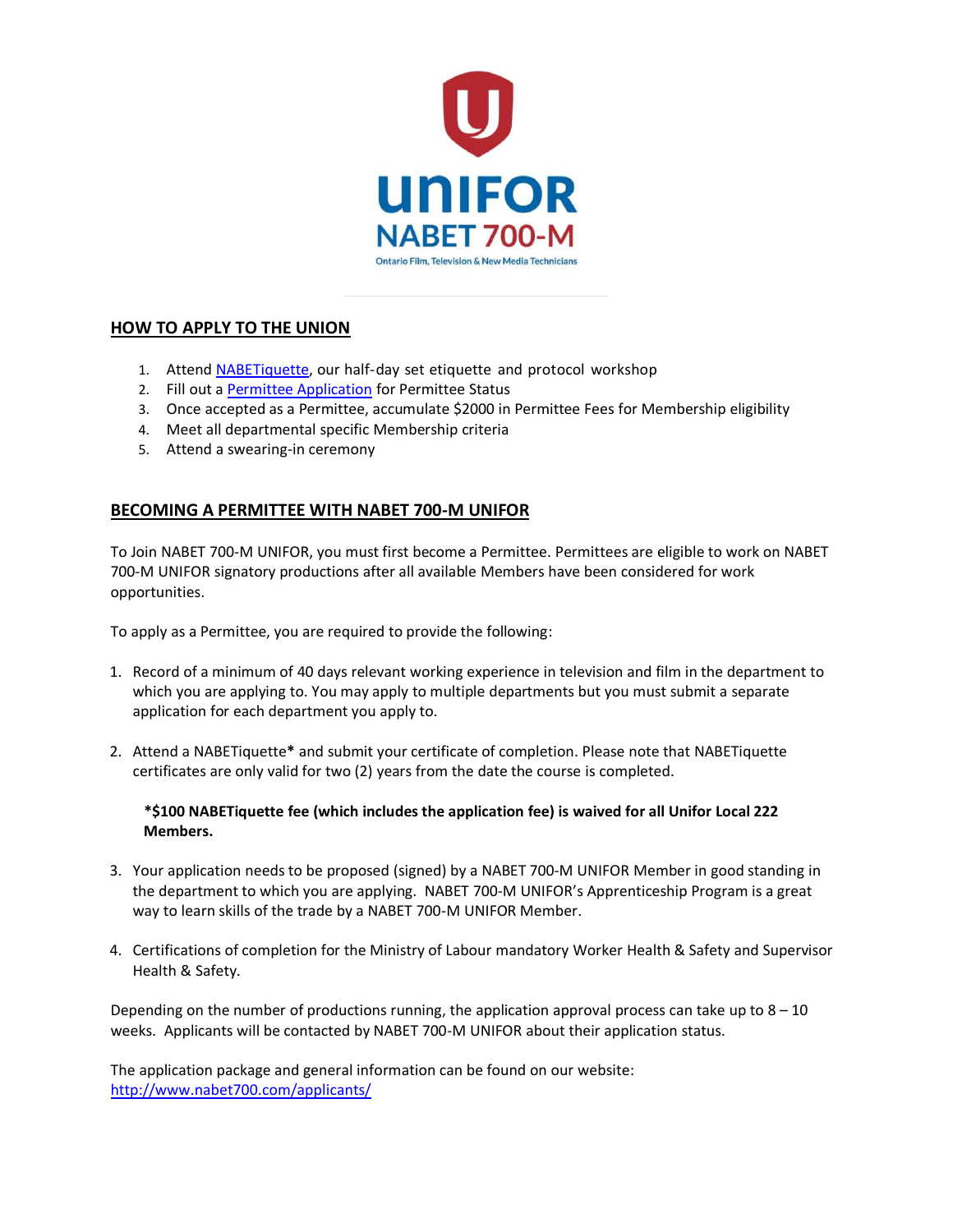#### **HOW TO OBTAIN YOUR 40 DAYS OF RELEVANT EXPERIENCE**

We understand that the biggest hurdle to overcome for many applicants who are new to the industry is getting their days of relevant experience. If you do not have the 40 days experience necessary to apply as a permittee, you may consider one of the following options:

1. Participate in our **[Apprenticeship Program](http://www.nabet700.com/applicants/apprenticeship_program/)** which offers participants paid placement opportunities where they will receive hands-on training and accumulate their days of on-set experience on NABET 700-M UNIFOR signatory productions. This is also a great way to obtain a proposer for your application.

2. Seek out work experience on independent and non-union productions by calling places like the Canadian Film Centre to see if they have any projects in production looking for assistance. Keep in mind that in many cases, these opportunities may be unpaid.

# **PERMITTEE TO MEMBER PATHWAY**

Certain departments have specific Permittee and/or Membership requirements, please refer to the chart below to ensure you meet all necessary criteria:

1. Once approved as a Permittee you will be able to call-in your availability on a weekly basis. When your department has considered all its Members for employment opportunities, our Crewing Department will begin calling Permittees.

2. As a Permittee, each time you work on a NABET 700-M UNIFOR production, 7% of your gross pay will be deducted and remitted to the Union, this is your *Permittee Fee*. When you have accumulated a minimum of \$2000 in Permittee Fees in one department, you are eligible to be considered for full Membership within the Union in that department, providing that you meet any other departmental Membership criteria and your work history is reviewed.

3. You will be contacted by the Union for any additional department specific criteria that must be met. Please see the criteria listed in the chart below.

4. Once all criteria(s) are met, Permittees will be required to attend a swearing-in\* ceremony.

\*\$250 initiation fee is waived for Unifor Local 222 Members.

5. You are now a Member!

| <b>DEPARTMENT</b>   | <b>PERMITTEE REQUIREMENTS</b>                                                                                                                                                                                                                  | <b>MEMBERSHIP REQUIREMENTS</b>                             |
|---------------------|------------------------------------------------------------------------------------------------------------------------------------------------------------------------------------------------------------------------------------------------|------------------------------------------------------------|
| <b>CONSTRUCTION</b> | <b>Construction Department Permittee Checklist</b><br>$\overline{\phantom{a}}$                                                                                                                                                                 | N/A                                                        |
| <b>CONTINUITY</b>   | <b>Continuity Department Experience Form</b><br>$\overline{\phantom{a}}$<br>Applicants must pass a Basic Skills Trade Test<br>$\overline{\phantom{a}}$                                                                                         | N/A                                                        |
| <b>COSTUME</b>      | Applicants will be required to attend a permit<br>$\overline{\phantom{a}}$<br>interview panel as part of the application process                                                                                                               | N/A                                                        |
| <b>GRIP</b>         | N/A                                                                                                                                                                                                                                            | - Valid Working at Heights and Aerial<br>Lift Certificates |
| <b>HAIR</b>         | Photocopy of current valid Ontario hairdressing<br>$\overline{\phantom{a}}$<br>licence<br>Items on the basic hair list kit<br>$\overline{\phantom{a}}$<br>Minimum 3-5 licensed years of practicing<br>$\overline{\phantom{a}}$<br>hairdressing | - Pass the Hair Department Trade Test                      |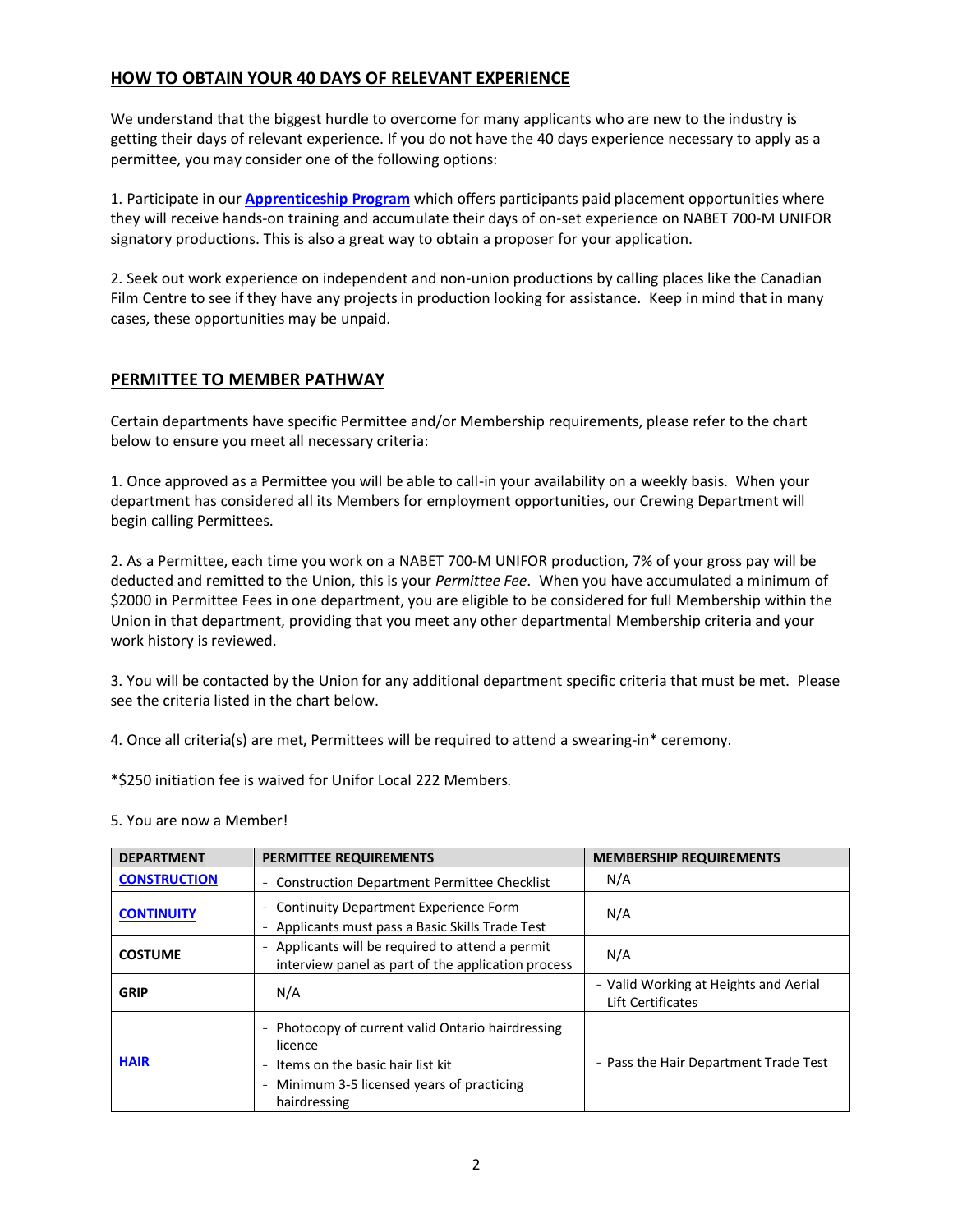|                        | - Two letters of reference from licensed<br>hairdressers specifically stating why they find you<br>to be suitable for this industry and department<br>Resume which clearly states previous job duties,<br>exact days worked, name of supervisor and<br>contact numbers<br>Hair Application Attachment                                                                       |                                                                                                                                       |
|------------------------|-----------------------------------------------------------------------------------------------------------------------------------------------------------------------------------------------------------------------------------------------------------------------------------------------------------------------------------------------------------------------------|---------------------------------------------------------------------------------------------------------------------------------------|
| <b>LABOUR</b>          | N/A                                                                                                                                                                                                                                                                                                                                                                         | N/A                                                                                                                                   |
| <b>LIGHTING</b>        | - Check your skill set against the list of<br>departmental criteria<br>- You MUST have one (1) NABET 700-M UNIFOR<br>Best Boy/Girl AND one (1) member in good<br>standing propose your application                                                                                                                                                                          | - Valid Working at Heights and Aerial<br>Lift Certificates                                                                            |
| <b>MAKEUP</b>          | - Pass a written test administered at the office<br>- You MUST have a NABET 700-M UNIFOR Makeup<br>member propose you*<br>*Please note that the endorsement signature is<br>valid up to 1 (one) year from the date the<br>application was signed by the endorser.<br>- Applicants will be required to attend a permit<br>interview panel as part of the application process | - Pass the Makeup Department Trade<br>Test                                                                                            |
| <b>PAINT</b>           | Check your skill set against required skills listed<br>on technical profile                                                                                                                                                                                                                                                                                                 | N/A                                                                                                                                   |
| <b>PROPS</b>           | - Check your skill set against the list of<br>departmental criteria                                                                                                                                                                                                                                                                                                         | - A permittee must have worked on<br>three (3) different NABET 700-M<br>UNIFOR projects headed by three (3)<br>separate Props Masters |
| <b>SET DECORATION</b>  | - Check your skill set against the list of<br>departmental criteria                                                                                                                                                                                                                                                                                                         | N/A                                                                                                                                   |
| <b>SOUND</b>           | N/A                                                                                                                                                                                                                                                                                                                                                                         | N/A                                                                                                                                   |
| <b>SPECIAL EFFECTS</b> | N/A                                                                                                                                                                                                                                                                                                                                                                         | N/A                                                                                                                                   |
| <b>TRANSPORTATION</b>  | - Must have valid DFZ or AZ class driver's licence<br>- Driver's abstract that is no more than 30 days old                                                                                                                                                                                                                                                                  | - A valid AZ class driver's licence                                                                                                   |

# **FAST TRACKING**

The Executive Board has the ability to accept applicants directly into membership on a case-by-case basis, for individuals with a substantial body of work and experience that would immediately enhance their respective departments and membership in general. The Fast Tracking policy applies to those who have never been a Member (including Permittees).

Fast Track applications must include:

- A letter of intent,
- Resume,
- MOL health and safety certificates,
- Reference letters, and
- Any additional department specific criteria.